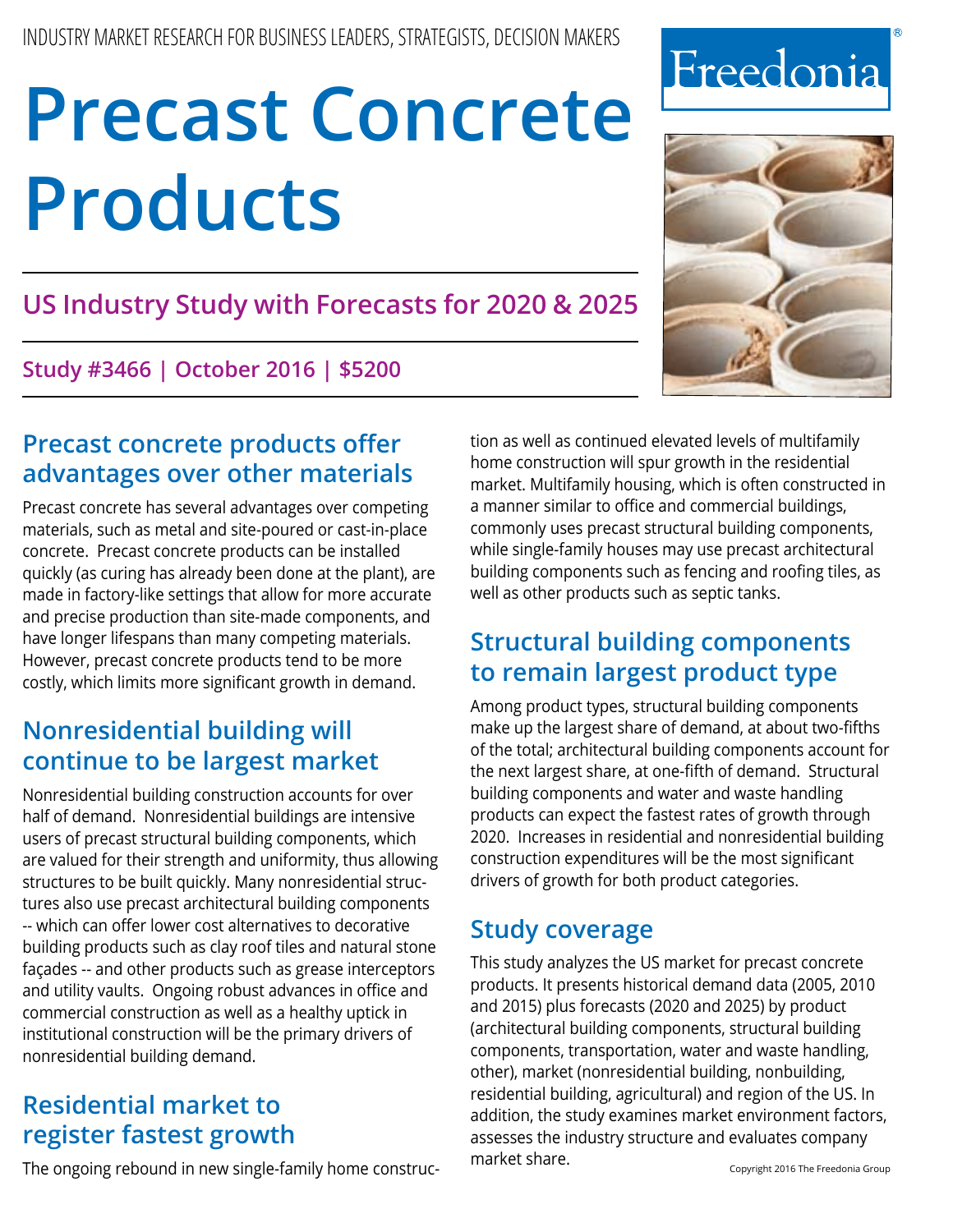## **US Industry Study with forecasts for 2020 & 2025**

# **Contents Summary**

## **Executive Summary**

## **Market Environment**

#### **Overview**

Supply & Demand Historical Trends Demand by Product Demand by Type Pricing Building Code Regulations Building Construction Practices Nonbuilding Construction Practices Environmental Issues LEED Other Certification Programs Emissions & Energy Use Reductions Recycling Foreign Trade World Precast Concrete Products Demand

#### **Structural Building Components**

Precast Concrete Slabs Prefabricated Building Systems Structural Supports Precast Foundations Precast Stairs, Steps, Ramps, & Other Products

## **Architectural Building**

#### **Components**

Decorative Facades Siding Roofing Tiles Door & Window Components Fencing Other Products

#### **Transportation/ Construction Products**

Infrastructure Construction Products Bridge Components & Pavement Units Bridge Tees & Slabs Pilings & Other Supports Other Precast Concrete Transportation Products Culverts Noise Barriers Traffic Barriers Retaining Walls & Other Products

#### **Water & Waste Handling Products**

Septic Tanks Manholes Water & Sewer System Products Grease Interceptors Other Products

#### **Other Products**

Utility Products Utility Vaults Utility Structures & Other Products Cemetery Products Vaults Mausoleums & Other Products Miscellaneous Precast Concrete Products Agricultural Components Marine Landscape All Other

#### **Markets**

Nonresidential Building New Improvement & Repair Nonbuilding **Transportation Utilities Other** Residential Building New Improvement & Repair **Agricultural** 

#### **Regions**

Regional Demographic & Economic Activity Population Patterns Economic Outlook Construction Activity Housing Trends Regional Precast Concrete Products Demand Northeast<br>New England<br>Middle Atlantic<br>Midwest East North Central<br>West North Central South South Atlantic East South Central West South Central<br>West Mountain Pacific

#### **Industry Structure**

Industry Composition Market Share Manufacturing Product Developments Competitive Strategies Vertical & Horizontal Integration **Marketing Distribution** Mergers & Acquisitions Cooperative Agreements Participating Companies

# **Tables summary**

## **Executive Summary**

1 Summary Table

#### **Overview**

- 1 Precast Concrete Product Supply & Demand<br>2 Precast Concrete Market Trends<br>3 Precast Concrete Demand by Product
- 2 Precast Concrete Market Trends
- 3 Precast Concrete Demand by Product
- 4 Precast Concrete Product Démand by Type<br>5 Precast Concrete Product Pricing Environment
- 6 Precast Concrete Product Foreign Trade

#### **Structural Building Comps.**

- 1 Structural Building Components Demand by Product
- 2 Precast Concrete Slabs Demand by Product Type & End Use
- 3 Prefabricated Building Systems Demand<br>4 Structural Supports Demand
- 4 Structural Supports Demand
- 5 Precast Foundations Demand
- 6 Other Precast Structural Building Component Products Demand

Study #3466 October 2016 \$5200



#### **Architectural Building Components**

<sup>1</sup> Architectural Building Components Demand by Product

#### **Transportation/ Construction Products**

- 1 Precast Concrete Transportation<br>Products Demand<br>2 Precast Concrete Infrastructure
- **2 Construction Products Demand<br>2 Other Precast Concrete Transporta**
- <sup>3</sup> Other Precast Concrete Transportation Products Demand

#### **Water & Waste Handling Products**

1 Water & Waste Handling Products Demand

#### **Other Products**

- 1 Precast Concrete Utility Product Demand
- <sup>2</sup> Precast Concrete Cemetery Product Demand
- <sup>3</sup> Miscellaneous Precast Concrete Product Demand

- **Markets**<br>1 Precast Concrete Products <sup>1</sup> Precast Concrete Products Demand by Market
	- <sup>2</sup> Nonresidential Building Market for Precast Concrete Products
	- <sup>3</sup> New Nonresidential Building Market for Precast Concrete Products
	- <sup>4</sup> Nonresidential Building Improvement & Repair Market for Precast Concrete Products
	- <sup>5</sup> Nonbuilding Market for Precast Concrete Products
	- <sup>6</sup> Transportation Market for Precast Concrete Products
	- <sup>7</sup> Utilities Market for Precast Concrete Products
	- <sup>8</sup> Other Nonbuilding Markets for Precast Concrete Products
	- <sup>9</sup> Residential Market for Precast Concrete Products
- <sup>10</sup> New Residential Market for Precast Concrete Products
- <sup>11</sup> Residential Improvement & Repair Market for Precast Concrete Products
- <sup>12</sup> Agricultural Market for Precast Concrete Products

#### **Regions**

- 1 Population by Region
- 2 Gross Domestic Product by Region
- 3 Construction Expenditures by Region<br>4. Regional Housing Indicators
- 4 Regional Housing Indicators <sup>5</sup> Precast Concrete Products Demand by Region
- <sup>6</sup> Northeast Precast Concrete Products Demand
- <sup>7</sup> Midwest Precast Concrete Products Demand
- South Precast Concrete Products Demand
- 9 West Precast Concrete Products Demand

#### **Industry Structure**

- 1 US Sales of Selected Manufacturers of
- Precast Concrete Products, 2015<br>2 Selected Acquisitions & Divestitures 2 Selected Acquisitions & Divestitures
- 3 Selected Cooperative Agreements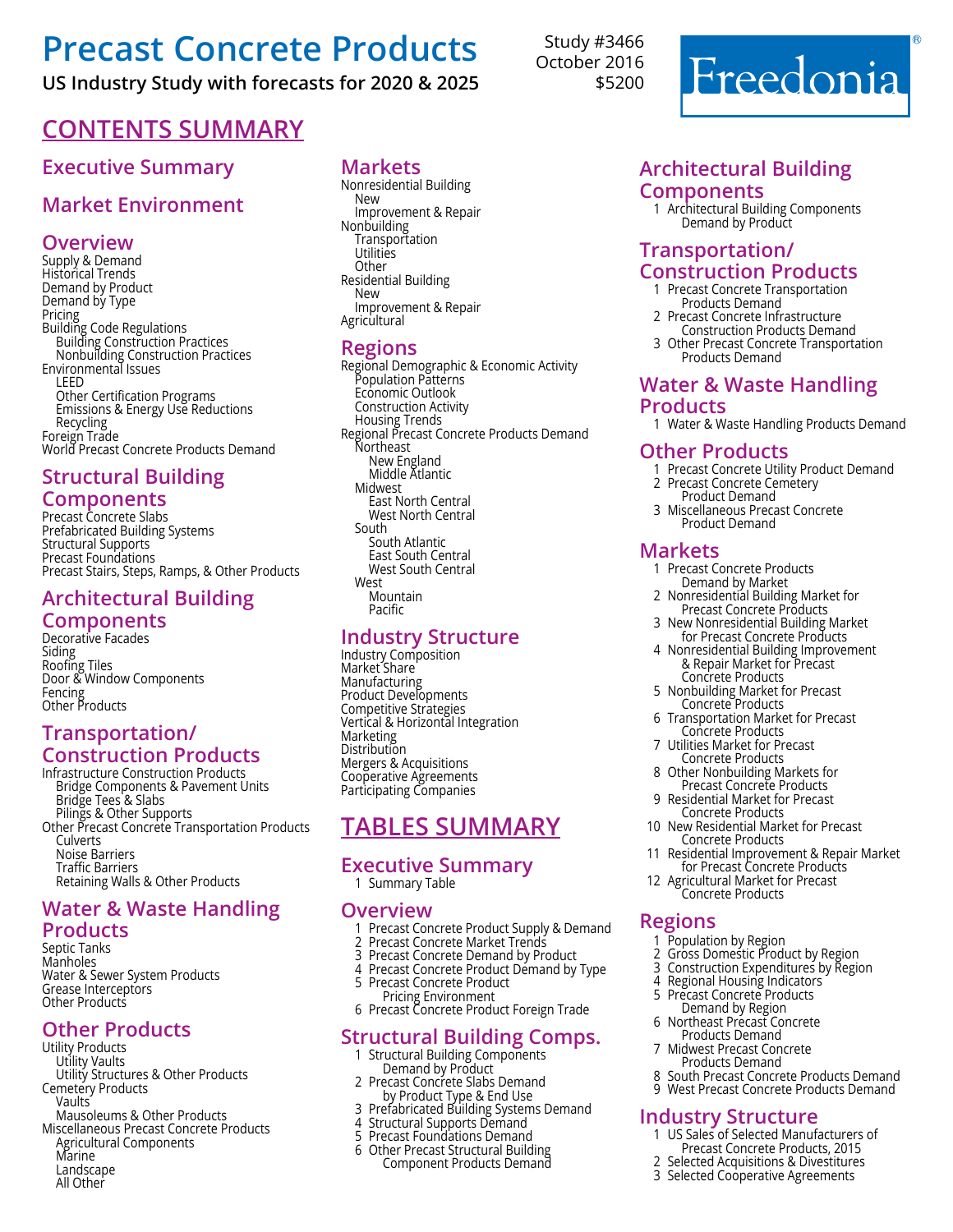**US Industry Study with forecasts for 2020 & 2025**

Study #3466 October 2016 \$5200



#### **structural building components**

#### **Precast Concrete Slabs**

Precast concrete slabs accounted for the largest share of prec concrete structural building components US demand in 2015 with percent share of the market. These products, which can be made standard precast and prestressed concrete, see extensive use in a v range of buildings as floor and roof units. Precast concrete slabs also be installed as weight-bearing exterior or interior walls in structures, especially those with large or heavy roofs that require additional s

Demand for precast concrete slabs saw robust advances in th 2000s before significantly contracting in line with the collapse in ing construction spending during the economic recession. In the a gate, demand declined between 2005 and 2010 as nonresidential b construction spending and multifamily housing construction activ declined steeply. Fewer structures were erected or remodeled dur

that time, which negatively affected demand for precast concrete Additionally, in an effort to cut expenses, some construction professionals increased the components made from less costly site-poured their use of components made from less costly site-poured their use of components made from less costly site-poured the set of components made from less costly concrete instead of precast concrete instead of precast concrete instead of precast concrete instead of precast concrete instead of precast concrete instead of precast concrete instead of precast concrete instead of precas began to recover in 2014 and 2014 and 2014 and 2015, the same strong growth in 2014 and 2015, the same strong growth in 2015, the same strong growth in 2015, the same strong growth in  $\frac{1}{2}$ boosted b building const and a strong up tion. Dem l to build on the precast concrete slabs is precasted to build on the precaster slabs is precastered to build on the set of the set of the set of the set of the set of the set of the set of the set of the set of the se **SAMPLE TEXT** 

recovery, in 2020. In the second annually to  $\sin 2020$ . In the second in 2020.

nonresidential market, ongoing robust gains in office and commercial construction spending, as well as a return to growth in the institutional market, will lead advances. Precast concrete slabs are often specified for usage in office buildings, shopping malls, healthcare and education facilities, and other structures. Growth will also be boosted by inc in nonresidential improvement and repair spending. As structures

©2016 by MarketResearch.com, Inc. – All rights

# **This study can help you:**

- Determine your market & sales potential
- Learn more about industry competitors
- Assess new products & technologies
- Identify firms to merge with or acquire
- Complement your research & planning
- Gather data for presentations
- Confirm your own internal data
- Make better business decisions

#### **TABLE IX-2**

#### **NONRESIDENTIAL BUILDING MARKET FOR PRECAST CONCRETE PRODUCTS (million dollars)**

| Item                                                                                                                                                                                                                                                                                                                        | 2005 2010 2015 2020 2025    |
|-----------------------------------------------------------------------------------------------------------------------------------------------------------------------------------------------------------------------------------------------------------------------------------------------------------------------------|-----------------------------|
| Nonresidential Building Constr (bil \$)<br>\$ precast concrete/000\$ construction<br>Nonres Bldg Precast Concrete Demand<br>By Product:<br><b>Structural Building Components</b><br><b>Architectural Building Components</b><br>Other Products<br>By Application:<br><b>New</b><br>Improvement & Repair<br>% nonresidential |                             |
| Precast Concrete Products Demand                                                                                                                                                                                                                                                                                            |                             |
|                                                                                                                                                                                                                                                                                                                             | Source: The Freedonia Group |
| яl                                                                                                                                                                                                                                                                                                                          |                             |

#### **TABLE X-8**

#### **SOUTH PRECAST CONCRETE PRODUCTS DEMAND (million dollars)**

l Item 2005 2010 2015 2020 2025 South Construction Expenditures (bil \$). \$ precast concrete/000\$ construction South Precast Concrete Products By Subregion: South Atlantic 2380 1450 1845 2285 2740 East South Central 625 670 695 820 695 820 695 820 695 820 695 820 695 820 695 820 695 820 695 820 695 820 695 820 695 820 695 820 695 820 695 820 695 820 695 820 695 820 695 820 695 820 695 820 695 820 695 820 695 820 695 West South Central 1360 1125 1465 1840 2205 By Market: Nonresidential Building 2330 1730 2045 2530 3125 Nonbuilding 1130 840 1040 1185 1345 Residential Building 855 417 734 1042 1230 Agricultural  $\%$  South  $\frac{1}{3}$ . Precast Concrete Products Demand Source: The Freedonia Group **SAMPLE table** 

## **For complete details on any study visit [www.freedoniagroup.com](http://www.freedoniagroup.com/)**